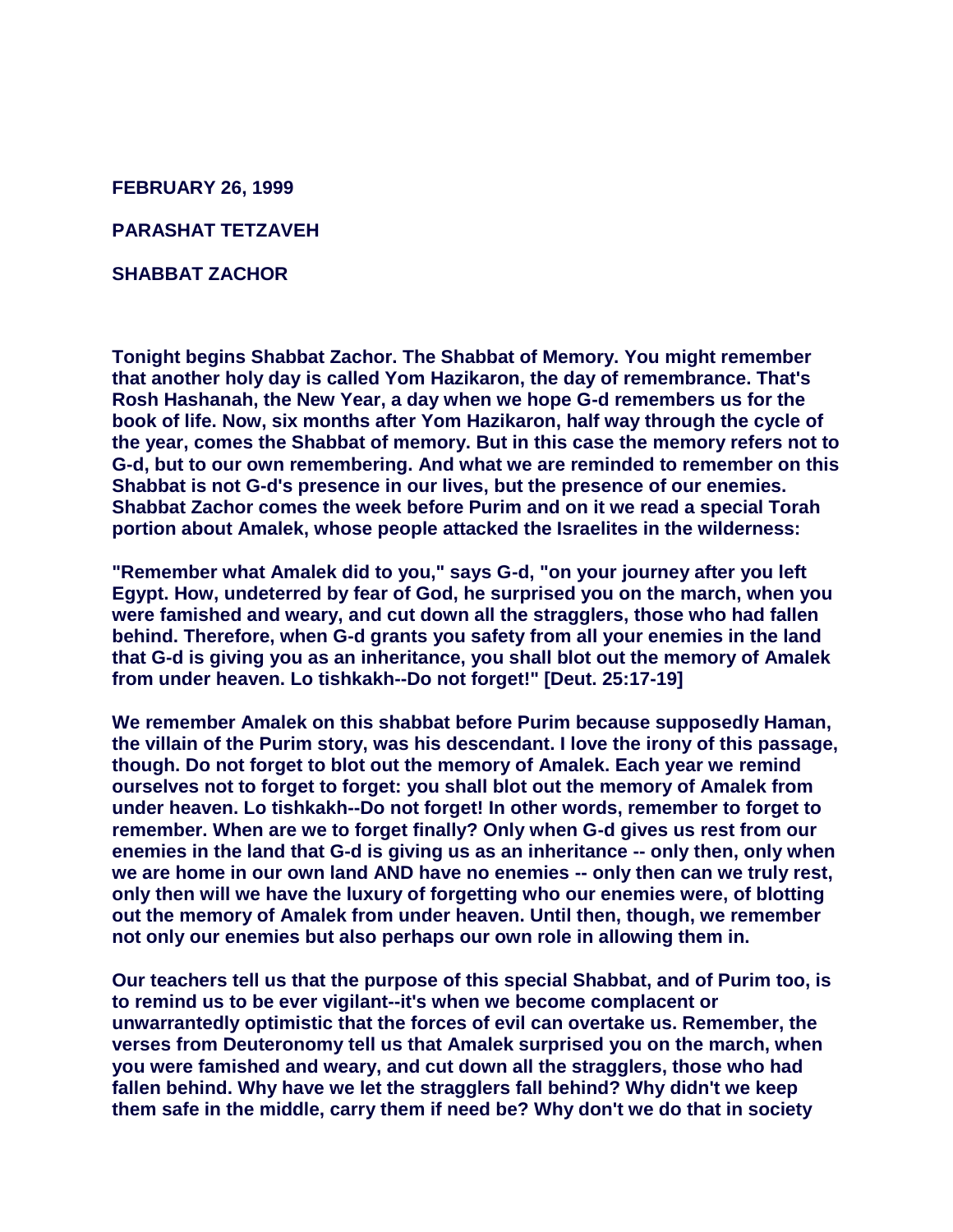**today? One of the mitzvot of Purim is to give tzedakah to the poor -- dropping money in the pushke is ok, but better is actually to give money or help directly into the hand of someone who needs it. [Chabad ad on Purim in Jewish Journal 2/26/99, p.3]**

**Everything is so uncertain on Purim. Rowdiness and goodness, disguise and vulnerability, a world turned upside down. It is a bit unsettling--like life. And as we study Purim, and perform the mitzvot of it, we consider how opposites confront us in a Purim world.**

**Where, for example, does the word haman appear in Torah? The character himself does not appear in Torah, but the letters of his name do in a couple of places. One is in the miracle food we are given in the wilderness. What is it? Manna, in Hebrew man nm sometimes called, haman -- the manna. Prof. Carol Ochs points out that manna is like mother's milk: perfect sustenance, always just as much as you need, there whenever you need it. And Torah tells us: "The Israelites ate the manna forty years, until they came to a settled land; they ate the manna until they came to the border of the land of Canaan" [Ex. 16:35]; in other words, until they left the wilderness and entered the promised land.** 

**You see how always on the edge we are? Good and evil -- manna and Haman - are both always there. And life can turn in an instant (in a phone call) from manna -- from mother's milk -- to Haman, symbol of misery, enemy of the people.**

**In preparation for the celebration of Purim, and during the celebration itself, we remember our enemies: we blot out the name oF Haman by writing it on the bottoms of our shoes and then rubbing it off on the floor, or by making so much noise we can't hear his name being spoken, but to do that every year requires remembering those names.** 

**This insistence on selective remembering--or is it selective forgetting?-- is perhaps also behind the reasoning for an oft-quoted hasidic saying about Purim. The remark makes use of the term Yom Kipurim, which is one of the Torah names for Yom Kippur, the Day of Atonement. Literally, Yom Kippurim means the Day of Atonements, but some students of Torah make a pun of it, and read it as Yom kipurim: the day that is ke purim, that is "like Purim." At first the remark seems absurd. How is Yom Kippur, the most serious and somber holy day of the year, like Purim, the silliest, most irreverent and light-hearted day of the year?** 

**For me, the statement Yom Kippur is a day like Purim reminds us how important both holidays are, and both kinds of celebration: the most serious and the most riotous and rowdy. Neither are frivolous. The two holidays are six months apart- halfway through the year that begins with Yom Kippur comes Purim. Six months into a year seems quite a good time, in the scheme of things, to take a break, to remember to laugh and make fun of ourselves and one another--to lighten up!**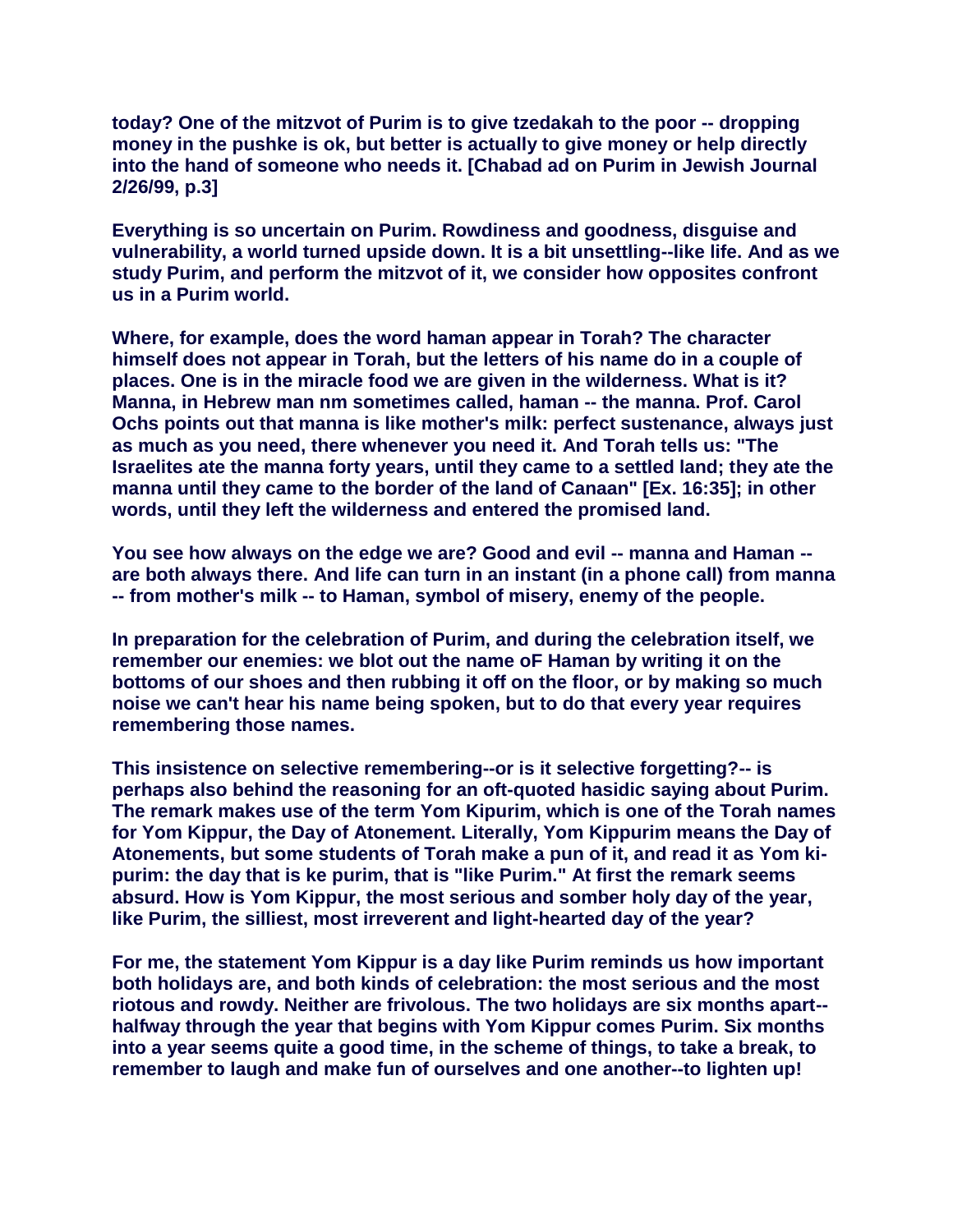**The statement tells me something else as well. For I think Purim and its story of Esther is a good example of what doing the work of Yom Kippur can lead you to. On Yom Kippur we are asked to be self-reflective, to take an accounting of ourselves--it's called a chesbon hanefesh--an accounting of the soul. We are expected to look at the ways we have behaved, to try to understand our behavior, to try tomake amends for our failures, and to resolve to improve. Perhaps we can do this each year because we know that such a thing is possible, for Judaism understands and teaches that we are all human and therefore imperfect, but that change, like forgiveness, is possible. Judaism teaches that we can become, each year, an even better person than we were the year before.** 

**At Purim, even amidst all the clutter and clatter and commotion, we are instructed to listen to the story told in the Book of Esther. And despite its troubling ending, it is a wonderful story, not the least because of the character of Esther, who begins as a quiet, obedient, fearful and closeted Jewish woman, appreciated mainly for her beauty, and becomes the brave and clever savior of her people. Esther definitely had a choice. She could have remained the closeted, favorite wife of the king, living an easy life. Instead, with the help of her good cousin Mordecai, she came to understand that the time for remaining closeted was over, that she could do the most good for the most number of her people by going public. Casting her fear aside, she puts her own life at risk in an effort to save her people, but she does so only after taking an accounting of herself, with the help of Mordecai.** 

**At her moment of doubt, knowing that if she took action, the king might have her killed, Mordecai helped Esther take an accounting: "Do not think in your heart that you, of all the Jews, will escape because you are in the king's house," said Mordecai. "For if you remain completely silent at this time, relief and deliverance will come to the Jews from another place; but you and your father's house will be destroyed--and who knows whether you have not come into royal estate for just such a time as this?" [4:13-14] Esther had then to do her own self-accounting and reflection, and upon doing so, she made a decision to act, and she also asked for help. Knowing she could not gather the strength she needed all alone, she asked her people to help give her strength, to give her morale support. She asks them to fast for three days where they are, in support of her, while she at the same time will also fast. "Then," says Esther, "I will go in to the king, though it is against the law. And if I perish, I perish." [14:16] As much as it all hinged on Esther's bravery and resolve, she also relied on the support of her people [4:15-17].**

**On Yom Kippur too, we know something about fasting in order to gain spiritual strength for the task at hand. We also know something about gathering together to help lend one another spiritiual strength.**

**On Yom Kippur we gather in community, for strength and support, to do the internal work of self-reflection and self-evaluation and to resolve to become still better people. On Purim we gather in community to hear a story of what can**